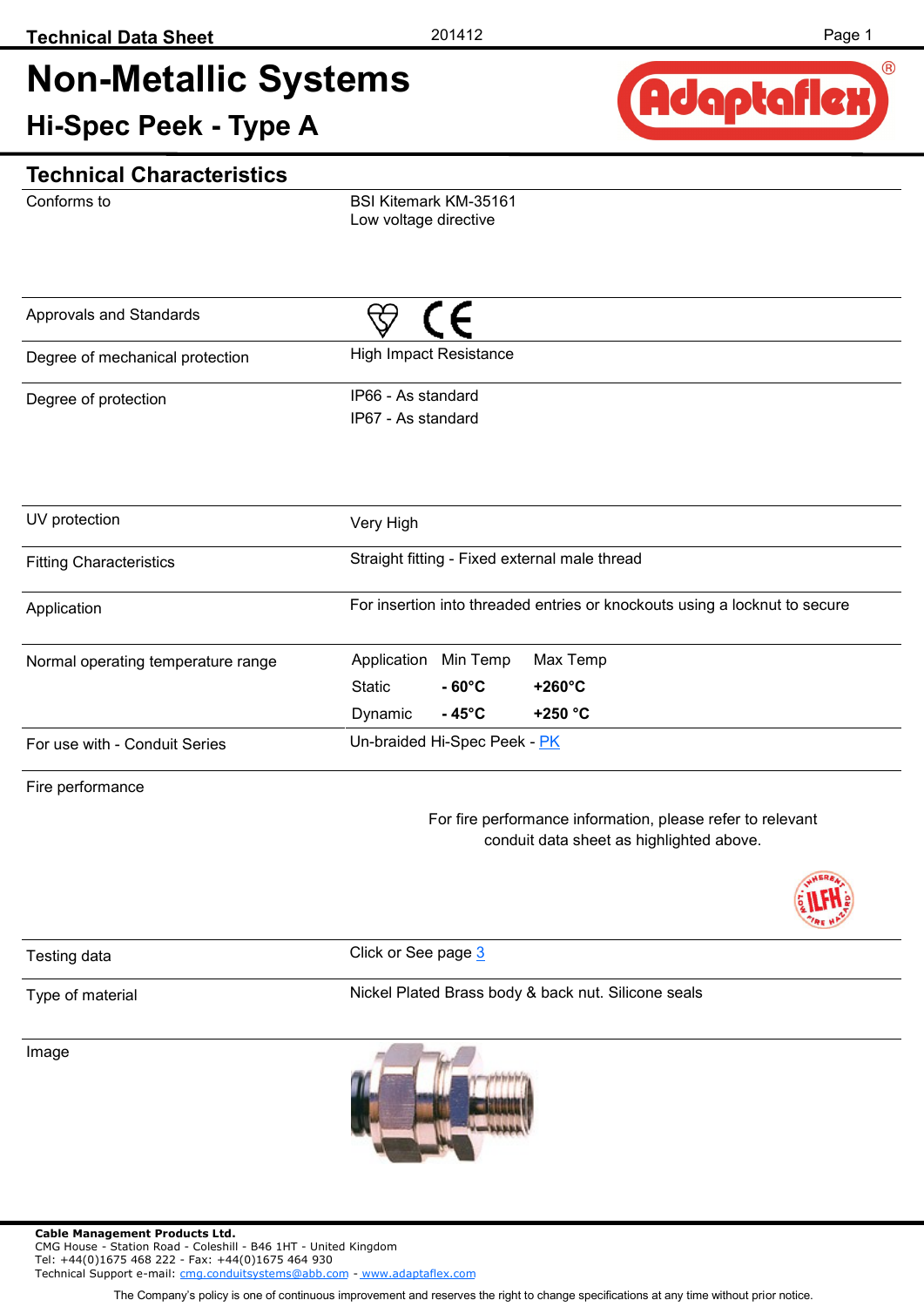# **Non-Metallic Systems**

## **Hi-Spec Peek - Type A**

### **Dimensional & Thread Data**

|                                         |                                  | <b>Nominal Dimensions (mm)</b> |      |      |      |      |  |  |
|-----------------------------------------|----------------------------------|--------------------------------|------|------|------|------|--|--|
| <b>Part No</b><br><b>Metric Threads</b> | <b>Thread</b><br>A               | B                              | C    | D    | E    | F    |  |  |
| PK13/M16/A                              | M <sub>16</sub> x <sub>1.5</sub> | 12.0                           | 20.0 | 22.0 | 12.0 | 22.0 |  |  |
| PK16/M16/A                              | M <sub>16</sub> x <sub>1.5</sub> | 12.0                           | 24.0 | 24.0 | 12.0 | 25.4 |  |  |
| PK21/M20/A                              | M20 x1.5                         | 14.0                           | 28.0 | 28.0 | 15.8 | 30.0 |  |  |
| PK28/M25/A                              | M25 x1.5                         | 15.0                           | 33.0 | 38.0 | 19.0 | 38.0 |  |  |
| PK34/M32/A                              | M32 x1.5                         | 18.0                           | 36.0 | 42.0 | 26.5 | 44.5 |  |  |

| <b>Metric</b>  | <b>Standard thread conforming</b><br>to EN60423 & BS3643 |                                           |                   |  |  |  |  |
|----------------|----------------------------------------------------------|-------------------------------------------|-------------------|--|--|--|--|
| Thread<br>Size | <b>Ext Thread</b><br>Outside<br>Diameter                 | Pitch<br>Int Thread<br>Inside<br>Diameter |                   |  |  |  |  |
| M16            | 16 <sub>mm</sub>                                         | 14.4mm                                    | 1.5 <sub>mm</sub> |  |  |  |  |
| M20            | 20 <sub>mm</sub>                                         | 18.4mm                                    | 1.5 <sub>mm</sub> |  |  |  |  |
| M25            | 25 <sub>mm</sub>                                         | 23.4mm                                    | 1.5 <sub>mm</sub> |  |  |  |  |
| M32            | 32 <sub>mm</sub>                                         | 30.4mm                                    | 1.5 <sub>mm</sub> |  |  |  |  |

NOTE: Dimensions are nominal